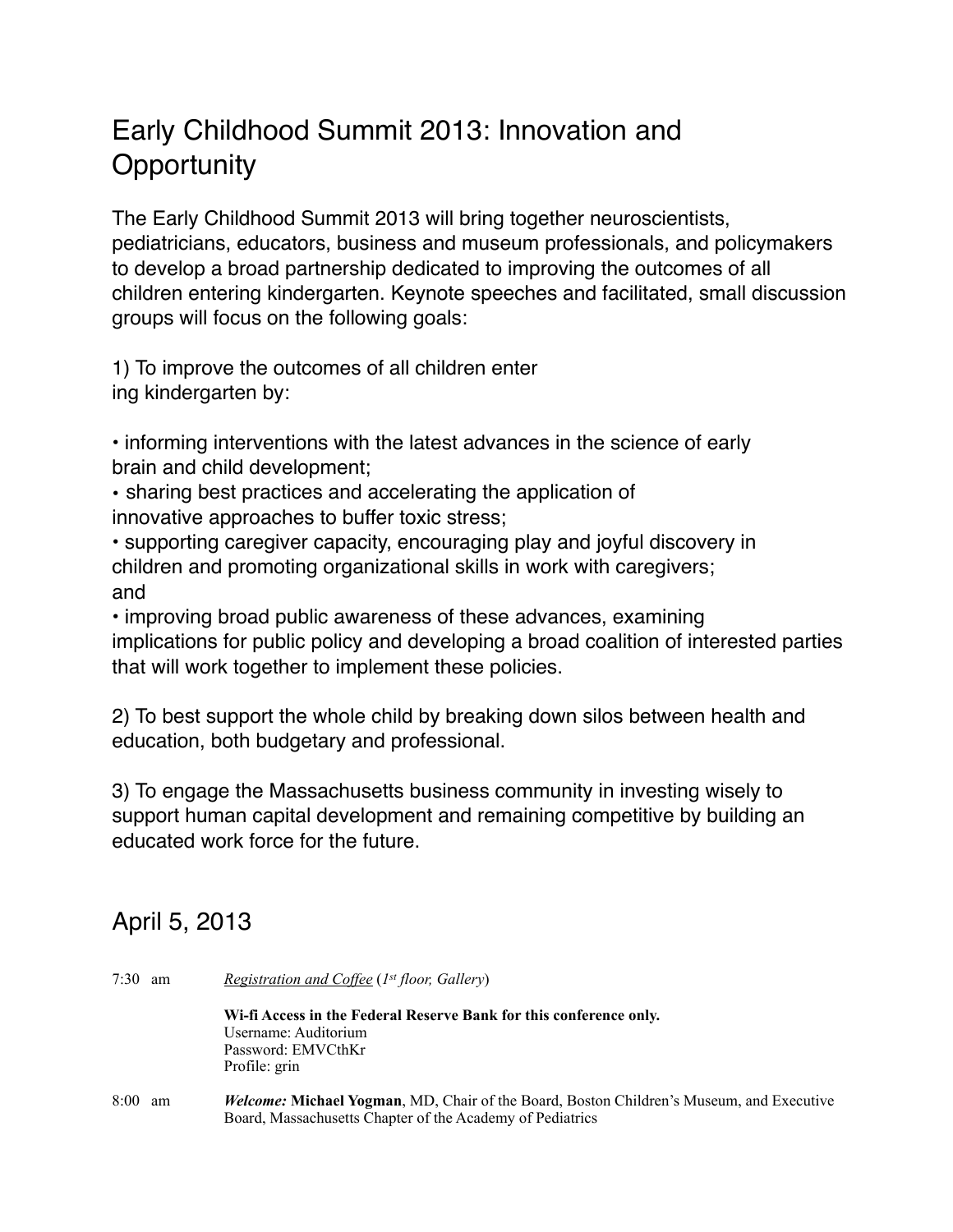|            | <b>Early Childhood and Economic Development: Eric Rosengren, President and CEO, Federal</b><br>Reserve Bank of Boston                                                                                                                                                                                                                                                                                                                              |
|------------|----------------------------------------------------------------------------------------------------------------------------------------------------------------------------------------------------------------------------------------------------------------------------------------------------------------------------------------------------------------------------------------------------------------------------------------------------|
|            | Greetings: Governor Deval Patrick; Paul Grogan, President, The Boston Foundation;<br>Michael K. Durkin, President and CEO, United Way of Massachusetts Bay and Merrimack Valley                                                                                                                                                                                                                                                                    |
| 8:45 am    | Driving Science-Based Innovation to Strengthen the Foundations of Lifelong Learning, Behavior<br>and Health: Jack P. Shonkoff, MD, Director, Center on the Developing Child, Harvard University                                                                                                                                                                                                                                                    |
| 9:45 am    | Using Executive Functioning Frameworks to Improve Family Economic Mobility:<br>Elisabeth D. Babcock, MCRP, PhD, Crittenton Women's Union                                                                                                                                                                                                                                                                                                           |
| $10:15$ am | <i>Coffee Break</i> ( <i>1<sup>st</sup> floor, Gallery</i> )                                                                                                                                                                                                                                                                                                                                                                                       |
| $10:30$ am | Neighborhood Supports for Early Childhood: John F. Barros, Executive Director, Dudley Street<br>Neighborhood Initiative                                                                                                                                                                                                                                                                                                                            |
| $11:00$ am | <b>The Joy of Discovery and the Power of Play: Carole Charnow, President and CEO, Boston</b><br>Children's Museum; Michael Yogman, MD, Chair of the Board, Boston Children's Museum                                                                                                                                                                                                                                                                |
| $11:45$ am | <b>Buffet Lunch</b> (4 <sup>th</sup> floor)                                                                                                                                                                                                                                                                                                                                                                                                        |
| $1:00$ pm  | <b>Panel of Boston Business Leaders: JD Chesloff</b> (moderator), Executive Director, Massachusetts<br>Business Roundtable; John Fish, Chairman and CEO, Suffolk Construction; Marcy Reed, President,<br>National Grid; Tom Leighton, CEO, Akamai Technologies; Charles Rizzo, Principal Financial<br>Officer and Chief Financial Officer, John Hancock Funds; Sara Watson, Executive Vice President,<br>America's Promise (1st floor, Auditorium) |

## 2:15 pm *Cross-Sector Innovation Sessions*

- 1. *Digital Media and Child Development:* **Christine Zanchi**, Executive Producer, WGBH; **Shelley Pasnik**, Director, Center for Children and Technology and Vice President, Education Development Center. Facilitator: Linda Markarian, Boston Children's Museum. *(Auditorium, 1st floor)*
- 2. *A Prescription for Playful Learning: How museums and libraries can reduce the experience gap for children:* **Jeri Robinson**, Vice President, Education and Family Learning, Boston Children's Museum; **Tom Weber**, Interim Commissioner of Early Education and Care, Commonwealth of Massachusetts. Facilitator: Kate Marciniec, Boston Children's Museum. *(Connolly Center, 4th floor)*
- *3. Addressing Barriers to Success for Public Health Initiatives: A community-based approach in Western MA:* **Linda Jablonski**, RNC, MSN, Baystate Franklin Medical Center; **Liz Friedman,** MFA, Franklin County Perinatal Support Coalition. Facilitator: Margaret Hannah, MA School of Professional Psychology. *(Audiovisual Lounge, 3rd floor)*
- 4. *Buffering Toxic Stress with Purposeful Parenting***: Andy Garner**, MD, PhD, Chair, Early Childhood Brain Development Task Force, American Academy of Pediatrics; **Jim Perrin**, MD, President Elect, American Academy of Pediatrics. Facilitator: Suchitra Sexena, Harvard Graduate School of Education. *(Audiovisual Room #1, 3rd floor)*
- 5. *Tools of the Mind Curriculum:* **Elizabeth Billings-Fouhy**, Director, Lexington Children's Place; **Kerry McIntosh**, Teacher, Lexington Children's Place; **Miriam Calderon**, Chief Advisor, Tools of the Mind. Facilitator: Jocelyn Bowne, Harvard Graduate School of Education. *(Audiovisual Room #4, 3rd floor)*
- 6. *The Cradle of Democracy:* **Felton Earls,** MD, Professor of Social Medicine, Harvard Medical School, and Professor of Human Behavior and Development, Harvard School of Public Health; **Mary Carlson**, Neurobiologist, Harvard Medical School. Facilitator: Michele Rankin, Boston Children's Museum. *(Connolly Center, 4th floor)*
- 7. *Family Engagement in Early Childhood: A community-based parent empowerment approach:*  **Jane Tewksbury**, Executive Director, Thrive in 5; **Cherie Craft**, Executive Director, Smart from the Start. Facilitator: Todd Grindal, Harvard Graduate School of Education. *(New England Room, 4th floor)*
- 8. *Breaking Down Silos to Inform State Policies for Children:* **Jeff Bernstein**, Policy Analyst, Mass. Budget and Policy Center; **Nancy Wagman**, KIDS COUNT Project Director, Mass. Budget and Policy Center. Facilitator: Claire Houston, Harvard Law. *(Boston Room, 4th floor)*